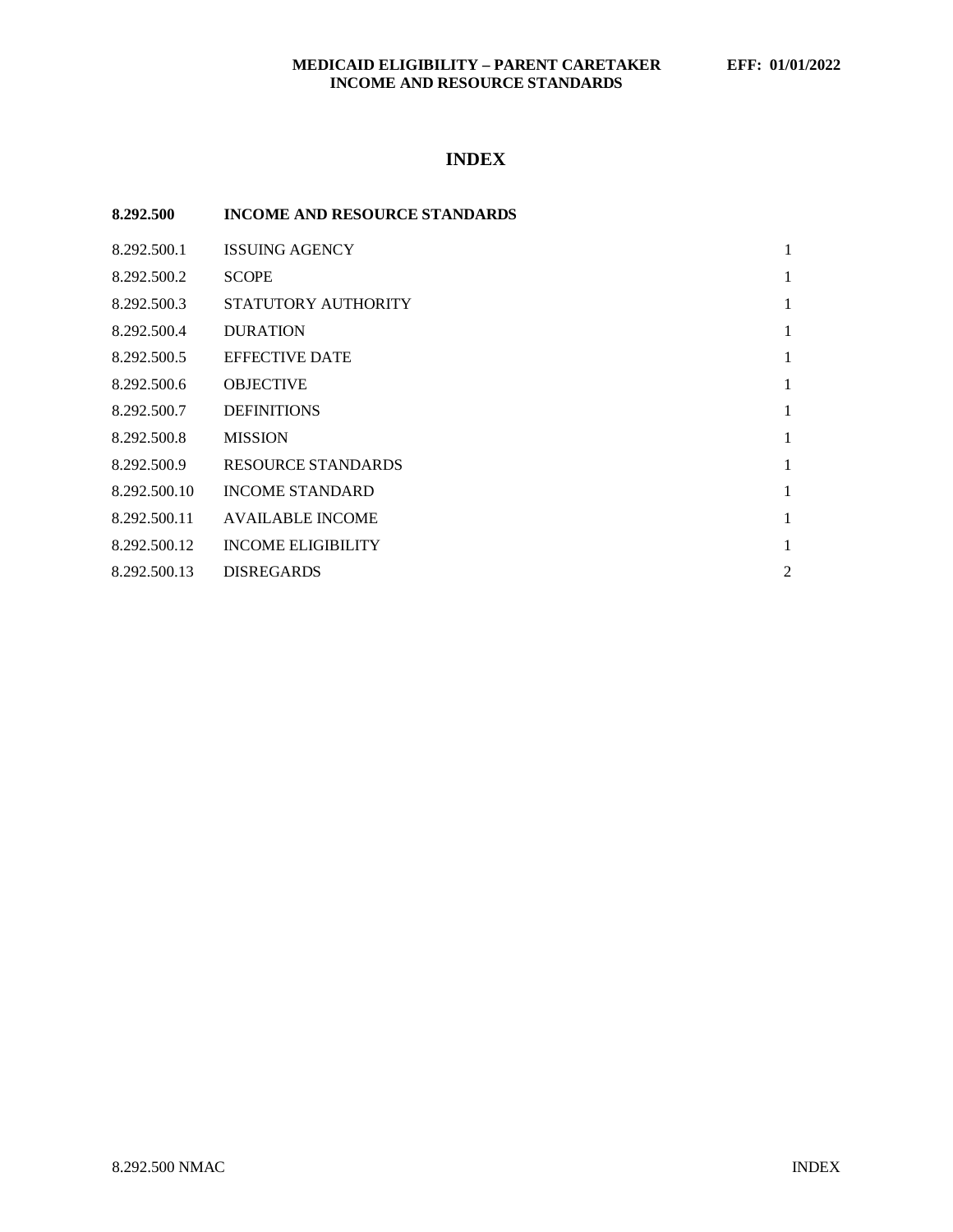#### **TITLE 8 SOCIAL SERVICES CHAPTER 292 MEDICAID ELIGIBILITY - PARENT CARETAKER INCOME AND RESOURCE STANDARDS**

<span id="page-1-0"></span>**8.292.500.1 ISSUING AGENCY:** New Mexico Human Services Department (HSD). [8.292.500.1 NMAC - Rp, 8.292.500.1 NMAC, 1/1/2014]

<span id="page-1-1"></span>**8.292.500.2 SCOPE:** The rule applies to the general public. [8.292.500.2 NMAC - Rp, 8.292.500.2 NMAC, 1/1/2014]

<span id="page-1-2"></span>**8.292.500.3 STATUTORY AUTHORITY:** The New Mexico medicaid program is administered pursuant to regulations promulgated by the federal department of health and human services under Title XIX of the Social Security Act as amended or by state statute. See NMSA 1978, Section 27-1-12 et seq. [8.292.500.3 NMAC - Rp, 8.292.500.3 NMAC, 1/1/2014]

<span id="page-1-3"></span>**8.292.500.4 DURATION:** Permanent.

[8.292.500.4 NMAC - Rp, 8.292.500.4 NMAC, 1/1/2014]

<span id="page-1-4"></span>**8.292.500.5 EFFECTIVE DATE:** January 1, 2014, unless a later date is cited at the end of a section. [8.292.500.5 NMAC - Rp, 8.292.500.5 NMAC, 1/1/2014]

<span id="page-1-5"></span>**8.292.500.6 OBJECTIVE:** The objective of this rule is to provide eligibility guidelines when determining eligibility for the medical assistance division (MAD) medicaid program and other health care programs it administers. Processes for establishing and maintaining this category of eligibility are found in the affordable care general provision chapter located at 8.291.400 NMAC through 8.291.430 NMAC. [8.292.500.6 NMAC - Rp, 8.292.500.6 NMAC, 1/1/2014]

<span id="page-1-6"></span>**8.292.500.7 DEFINITIONS:** Refer to 8.291.400.7 NMAC. [8.292.500.7 NMAC - Rp, 8.292.500.7 NMAC, 1/1/2014]

<span id="page-1-7"></span>**8.292.500.8 MISSION:** To transform lives. Working with our partners, we design and deliver innovative, high quality health and human services that improve the security and promote independence for New Mexicans in their communities.

[8.292.500.8 NMAC - Rp, 8.292.500.8 NMAC, 1/1/2014; A, 1/1/2022]

<span id="page-1-8"></span>**8.292.500.9 RESOURCE STANDARDS:** There are no resource standards for this category of eligibility. [8.292.500.9 NMAC - Rp, 8.292.500.9 NMAC, 1/1/2014]

#### <span id="page-1-9"></span>**8.292.500.10 INCOME STANDARD:**

**A.** Financial eligibility: An individual's financial eligibility is based on the rules in this chapter and 8.291.430.11 NMAC.

**B.** Income test: In order to become eligible for parent caretaker medicaid, the total countable income of the budget group must be less than the income standard for parent caretaker eligibility at 8.291.430 NMAC. [8.292.500.10 NMAC - Rp, 8.292.500.10 NMAC, 1/1/2014]

<span id="page-1-10"></span>**8.292.500.11 AVAILABLE INCOME:** Determination of eligibility for the assistance unit is made by considering income that is available to the assistance unit and budget group. The amount of countable income is determined pursuant to 8.291.430 NMAC.

[8.292.500.11 NMAC - Rp, 8.292.500.11 NMAC, 1/1/2014]

<span id="page-1-11"></span>**8.292.500.12 INCOME ELIGIBILITY:** Income methodology is based on modified adjusted gross income (MAGI) in accordance with 42 Code of Federal Regulations (CFR) 435.603. Per 42 CFR 435.603(h)(2) HSD bases financial eligibility on current monthly household income and family size. Current monthly household income is defined as a 30-day period. If an amount of income is received less frequently than monthly, that amount is converted by dividing the total income by the number of months the income is intended to cover. [8.292.500.12 NMAC - Rp, 8.292.500.12 NMAC, 1/1/2014; A, 1/1/2022]